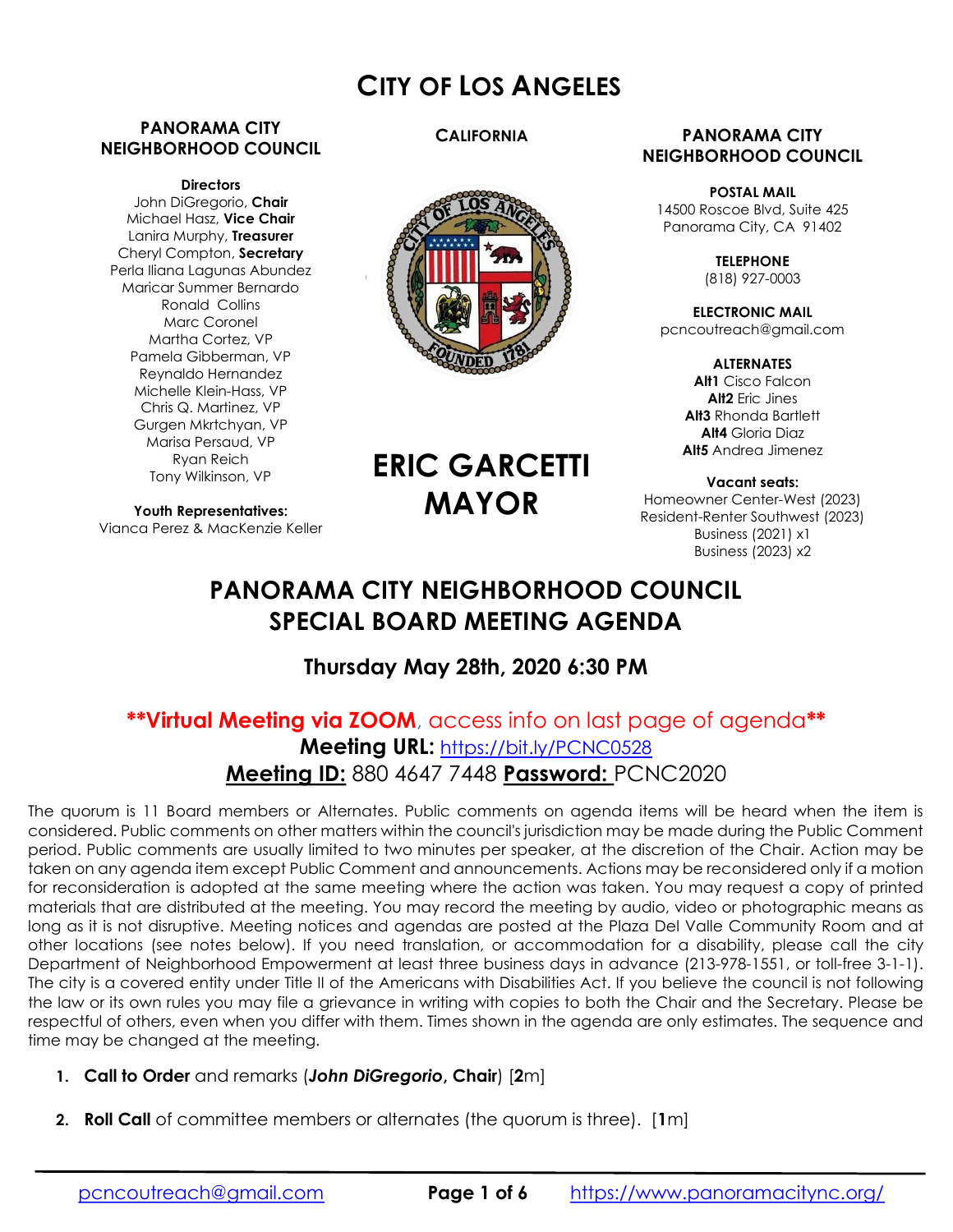

3. Reports from LAPD & other relevant law enforcement agencies. Senior Lead Officer Damaris Bonffil [(818) 838-9854, mobile (818) 634-0718, 38834@lapd.online] covers Panorama City's Center-West area. Senior Lead Officer Sean Smith [(818-838-9842, mobile 818-442-3183, 35183@lapd.online)] covers Panorama City's North and Center-East districts. Senior Lead Officer Daniel Ruelas [(818) 838-9847, mobile 818-679-2082, 34435@lapd.online] is responsible for Panorama City south of Roscoe. Emergency: 911. Mission Division Front desk: 818-838-9800. Non-emergency: 877-ASKLAPD (877-275-5273). (10min)

#### 4. Reports from Elected Officials' field staff and other Neighborhood Agencies/Committees on COVID-19 Related Matters Only. (15 Min)

#### DEPARTMENT OF NEIGHBORHOOD EMPOWERMENT

Jasmine Elbarbary (jasmine.elbarbary@lacity.org) (818) 374-9886, and Karen Hernandez (karen.hernandez@lacity.org) Van Nuys City Hall 14410 Sylvan St. 3rd FloorLos Angeles, CA 91401 Direct Line: (818)-374-9893, Office (213)-978-1551

#### CALIFORNIA CONGRESSIONAL DISTRICT 29

Congressman Tony Cardenas' District Office is located at 9612 Van Nuys Blvd, #201, Panorama City, CA 91402 (818-221-3718). He is represented in Panorama City by Field Representative Lea Gonzalez, (818) 221-3718, (lea.gonzalez@mail.house.gov)

#### LOS ANGELES CITY COUNCIL DISTRICT 6

Andres Sandoval represents Councilwoman Nury Martinez in Panorama City (Andres.X.Sandoval@lacity.org). Area Director is Joana Reyes (Joana.Reyes@lacity.org). The district field office is located at 9300 Laurel Canyon Blvd., 2nd Floor, Sun Valley, CA 91331; 818-771-0236.

#### LOS ANGELES CITY MAYOR'S OFFICE

Representative, no contact info at this, represents Mayor Eric Garcetti in the East Valley Area time. The Mayor's San Fernando Valley office is located in the Van Nuys City Hall, 14410 Sylvan Street,Van Nuys, CA 91401.

## LOS ANGELES UNIFIED SCHOOL DISTRICT, DISTRICT 6

Our LAUSD School Board Member is Kelly Gonez. Michael Menjivar is her Deputy Director of Community Engagement (Main (213) 241-6097 Mobile (818) 212-6887, (Michael.Menjivar@lausd.net). The District 6 office is located at 8401 Arleta Avenue, Sun Valley, CA 91352.

## LOS ANGELES COUNTY SUPERVISORIAL DISTRICT 3

Supervisor Sheila Kuehl (Sheila@bos.lacounty.gov, 213-974-3333) is located at 821 Kenneth Hahn Hall of Administration, 500 West Temple Street, Los Angeles, CA 90012. Valley District Director, Benita Trujillo (818-901- 3831; btrujillo@bos.lacounty.gov), represents supervisor Kuehl locally. The San Fernando Valley District Office is located at 7555 Van Nuys Blvd, Suite 1, Van Nuys, CA 91405.

## CALIFORNIA ASSEMBLY DISTRICT 46

Assemblymember Adrin Nazarian represents us in a district that runs from North Hills and Panorama City south to Studio City and the Hollywood Hills. His field office is located in the State Office Building at 6150 Van Nuys Blvd, Suite 300, Van Nuys, CA 91401. His Field Representative for Panorama City is Julissa Rodriguez, (818-376-4246, Julissa.Rodriguez@asm.ca.gov.

#### CALIFORNIA SENATE DISTRICT 18

District 18 State Senator Bob Hertzberg maintains a field office in the State Office Building at 6150 Van Nuys Blvd., Suite 400, Van Nuys, CA 91401 (818-901-5588). His Field Deputy for Panorama City is Eveline Bravo-Ayala (evenline.bravo-ayala@sen.ca.gov). The District Director is Barri Worth Girvan (Barri.Girvan@sen.ca.gov).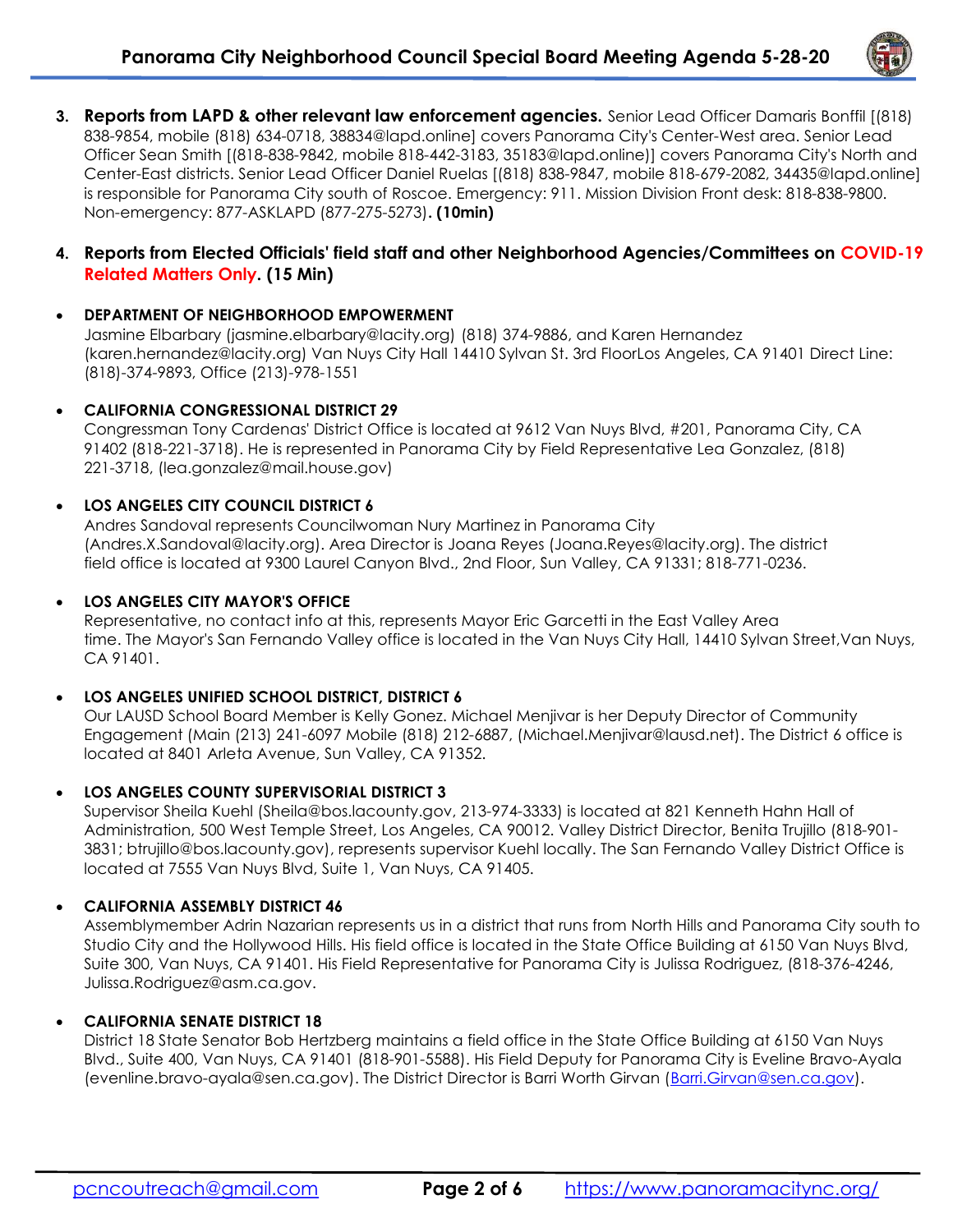

# NEIGHBORHOOD COUNCIL BUDGET ADVOCATES

The NC Budget Advocates serve the Neighborhood Council Boards and their stakeholders in matters related to the City of LA's budget and City Services. Issues related to your quality of life and how they are directly impacted by the budget are the BA's primary area of focus. Contact your Region 1 Budget Advocate John DiGregorio at johndpcnc@gmail.com

#### RECREATION AND PARKS

Announcements and updates from our Panorama City representatives and any other neighboring Rec and Parks teams. Panorama Park Representative Oscar Cardenas (oscar.cardenas@lacity.org)

#### PANORAMA CITY CHAMBER OF COMMERCE

The Panorama City Chamber of Commerce, incorporated in 2016, is composed of business and professional men and woman who are civic-minded citizens. The Chamber's mission is a collective effort to promote the welfare of our community and make it the best community in Los Angeles to shop, live, and to make a living in. Contact Field Representative Alberto Martinez at alberto@panoramachamber.com

#### 5. Public Comment and General Announcements

- a. Limited from 2-5 minutes at the discretion of the presiding officer
- b. Limited to non-agenda items
- c. Speaker cards will be made available if attendance is significant
- d. **During Virtual Meetings**, use the 'raise your hand' feature to be added to the speaker queue by the Board Secretary. The Chair will recognize speakers in the order specified by the queue.
- 6. Discussion and possible action regarding the letter drafted by Board Chair John DiGregorio addressed to the Raquel Beltran, General Manager of the Department of Neighborhood Empowerment, detailing the concerns surrounding the 'EmpowerLA Virtual Governance Plan' and the Department's handling of emergency funding.
- 7. Discussion and possible action regarding the approval of \$1,027.56 of 'Emergency Funding' used by Chair John DiGregorio which provided over 3,500 diapers to families in the Panorama City area on April 30<sup>th</sup>, 2020 in coordination with CD6 and Council President Nury Martinez. Purchased from Target on Raymer.
- 8. Discussion and possible action on approving the letter of support drafted by Chair John DiGregorio regarding the LADOT's application to the State's 'Safe Routes to School' infrastructure project application. Possible brief to be given by LADOT representatives. Letter will be distributed prior to meeting and displayed on screen during discussion.
- 9. Discussion and possible action regarding submission of a Community Impact Statement support of Council File 19-0604 which is the 'Anti-Idling' Ordinance. CIS has been drafted by Board Member Marisa Persaud and will be circulated prior to meeting and shown on screen during discussion.
- 10. Discussion and possible action regarding NPG submitted by Casa Esperanza for \$5,000 in support of the development of online programming for families in the Panorama City area. NPG will be circulated prior to meeting and shown on screen during discussion.
- 11. Discussion and possible action regarding NPG submitted by the SoCal Preparedness Foundation for \$500 in support the 2020 Valley Disaster Preparedness Fair. NPG will be circulated prior to meeting and shown on screen during discussion.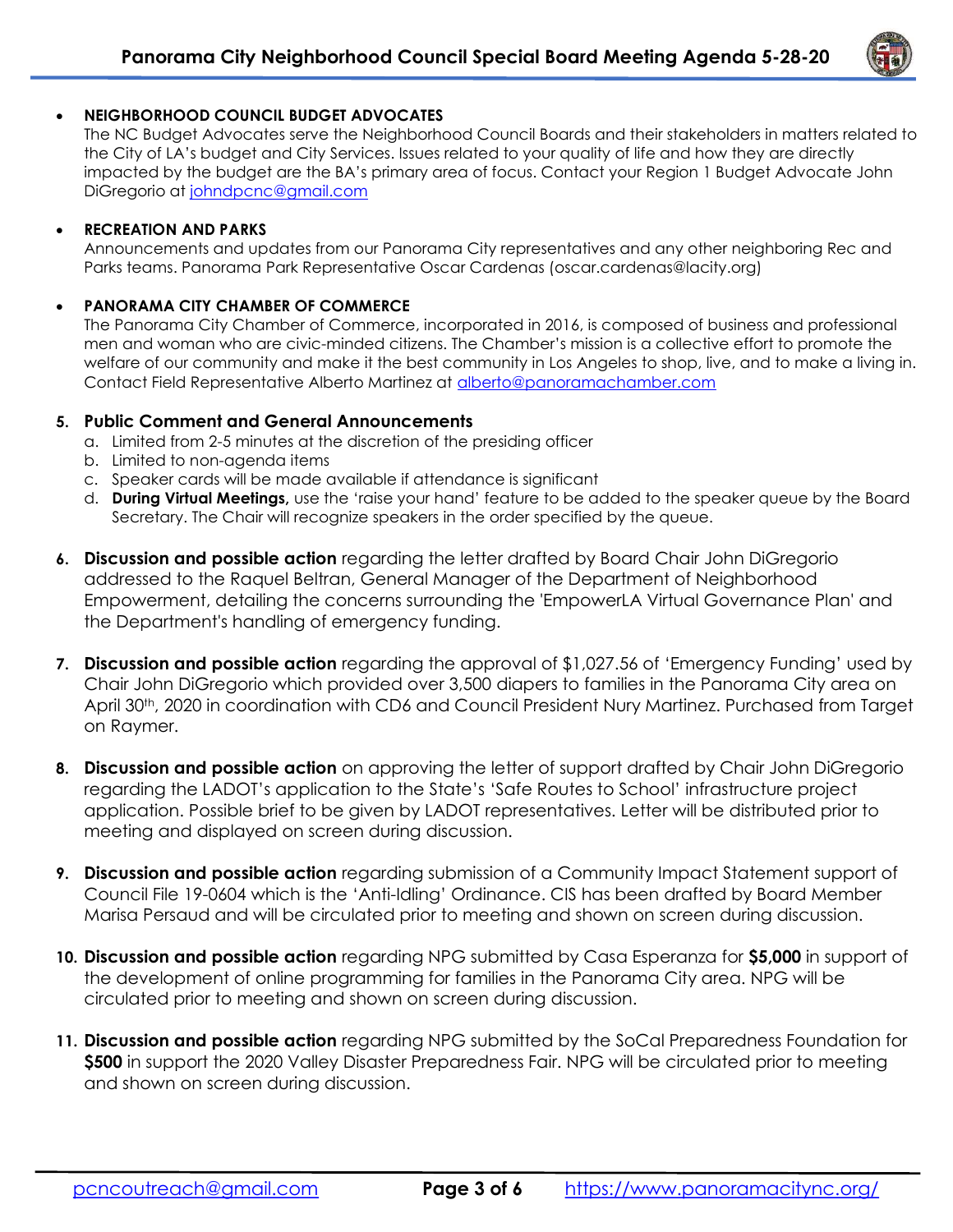

- 12. Discussion and possible action regarding the Education Committee's recommendation to support the NPG request of \$5,000 from Parents, Educators/Teachers & Students in Action, Seymour Amster-Executive Director. The money would provide partial funding for the COVID-19 Hero Project to inform participating youth about the importance of social distancing and reward them for mastering the material. NPG will be circulated prior to meeting and shown on screen during discussion.
- 13. Discussion and possible action on the recommendation of the Land Use Committee, that the Board request that the city OPPOSE state SB 902 and all other bills in the California legislature that would override or severely limit local government zoning control and threaten single family neighborhoods (via CIS).
- 14. Discussion and possible action on the recommendation of the Commerce Committee, that the Board request the Department of Sanitation and Councilwoman Nury Martinez to add a second sanitation worker to regular bulky item trash pickups. With congested residential parking during the Safer at Home orders it is often impossible for a single city worker to move sofas and other bulky items to the street for pickup.
- 15. Discussion and possible action for approval of any financial statements, Monthly Expenditure Reports (MER's), or other ongoing monthly financial documents prepared by the Treasurer of Finance Chair which have not yet been approved by the Board.
	- e. Treasure/ Finance Chair to provide details. This item does not cover special or annual financial documents. (10 min)
- 16. Discussion and possible action to approve the Board meeting's minutes for the last Board meeting and any other prior meetings not yet approved. (5 min)
- 17. Discussion and possible action to appoint any interested qualified stakeholders to any appropriate vacant board seats including Youth Representatives. (5min)
- Candidates must present documents to the Secretary that prove their identity and a "stake" in the Neighborhood Council, as required by each seat.
- Examples: Driver's License, Consular Card or Student ID will prove identity. A Driver's License with a current address will also prove that a person lives within the council boundaries.
- District seats are specific to either "homeowner" or "renter". For this reason, homeowners must present a recent mortgage statement or a tax bill, and renters must present a recent rent receipt or a lease. Business seats require a business card with a local address, a Business Tax Registration Certificate, or some other indication that the person works (including volunteer work) or operates a business within the council boundaries.
- Community Interest stakeholders (for an Unlimited At-Large seat) must provide a document that proves a substantial and ongoing interest within the boundaries, which is often evidenced by membership in a local organization. However, Community Interest stakeholders can be appointed to either of the vacant Alternate positions.) Signed letters from responsible parties can also be provided. The Secretary will determine the adequacy of the candidate's documentation.
- No actual documents will be kept and interested stakeholders are only required to show the document for verification.
- The council may appoint one or more Youth Representative(s) for a one-year term. A Youth Representative is not part of the voting Board. This is a position that allows youth to express opinions on council issues.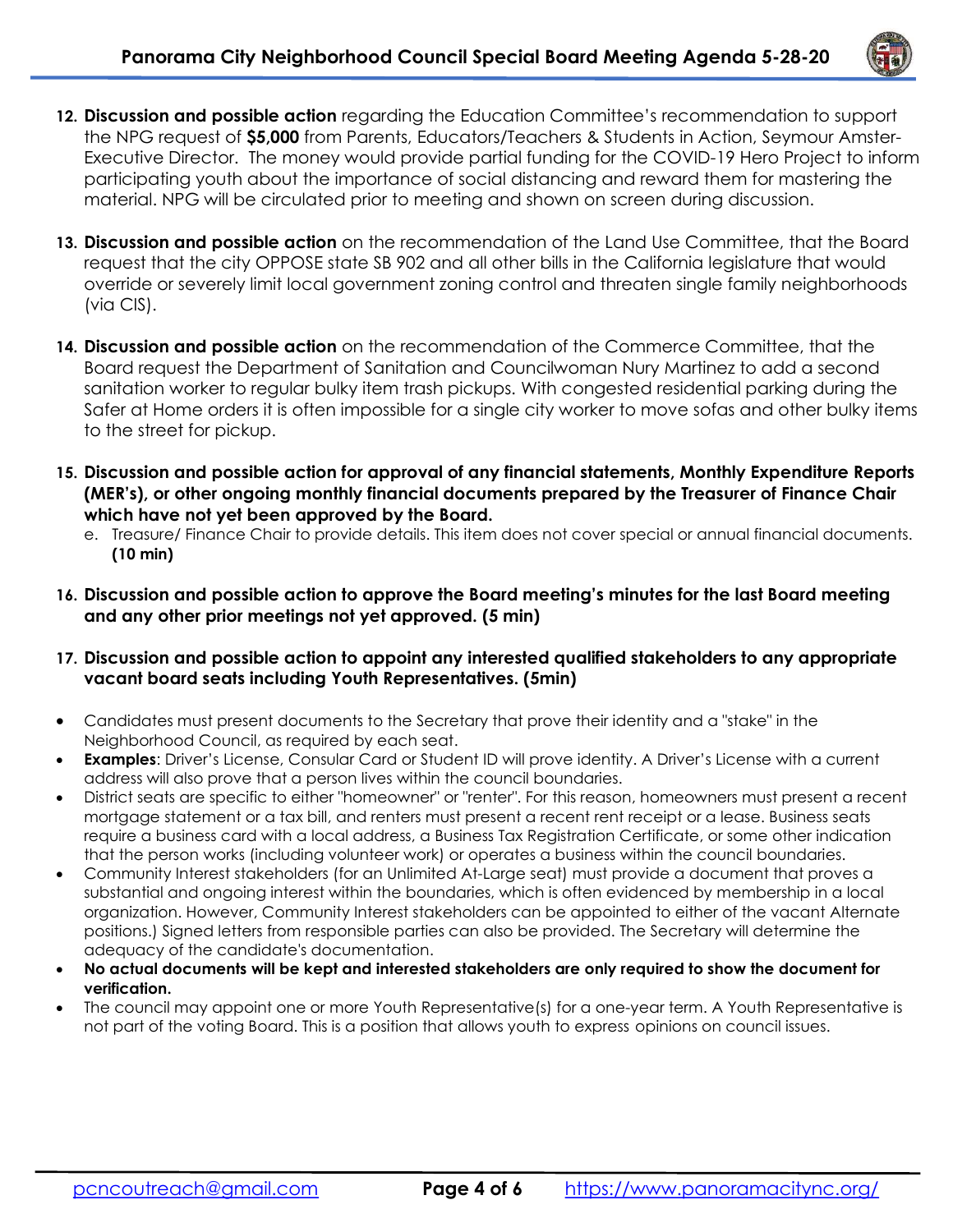

18. Discussion, nomination, and selection of Committees to include adding new Committee Chairs or new members to each committee. Also includes 2-minute report form each committee. The current committees are listed below. (20 min)

| <b>Standing Committees</b>                                                 |                      |                              |                                                 |
|----------------------------------------------------------------------------|----------------------|------------------------------|-------------------------------------------------|
| Name                                                                       | Chair/Co-Chairs      | <b>Contact Email</b>         | <b>Meeting Date/Time/Location</b>               |
| Commerce                                                                   | Perla Abundez        | perlita.northhills@gmail.com | 4 <sup>th</sup> Monday via zoom after Land Use  |
| Finance                                                                    | Gurgen Mkrtchyan     | gurgen@ympklaw.com           | As needed via zoom                              |
| Land Use                                                                   | Tony Wilkinson       | lawilkinson@acm.org          | 4 <sup>th</sup> Mondays, 7pm, via zoom          |
| Outreach                                                                   | John DiGregorio      | johndpcnc@gmail.com          | 2 <sup>nd</sup> Thursdays, 6:30pm via zoom      |
| Rules                                                                      | Cheryl Compton       | ComptonPCNC@gmail.com        | As needed via zoom                              |
| <b>Ad-Hoc Committees</b>                                                   |                      |                              |                                                 |
| City Life & Beautification                                                 | John DiGregorio      | johndpcnc@gmail.com          | First Thursdays, 7pm, via zoom                  |
| Public Safety                                                              | <b>Martha Cortez</b> | Martha.Cortez.PCNC@gmail.com | 2 <sup>nd</sup> Thursdays, 6:30pm, via zoom     |
| Education                                                                  | Pamela Gibberman     | pgibberman@gmail.com         | 4 <sup>th</sup> Mondays, 6pm, via zoom          |
| Youth                                                                      | <b>Martha Cortez</b> | Martha.Cortez.PCNC@gmail.com | 2 <sup>nd</sup> Thursdays, on hold as of 5-2020 |
| ~ Please contact the Chairs if interested in participating on committees ~ |                      |                              |                                                 |

- 19. Discussion and possible action to remove any board member(s) that have violated Article V, section **7 "Absences" of the PCNC By-Laws.** Pursuant to this section any board member that has two (2) consecutive absences or three (3) absences within a six (6) month period for regularly scheduled board meetings and that are not excused by the Chair may be removed from the board by a majority vote of all those board members present. The board member subject to the removal vote may address the board but is not allowed to vote. (5 min)
	- f. The following board members meet these criteria to be removed:
		- i. None at this time

## 20. Adjournment

Council Process: The council gained its official city role upon certification by the Board of Neighborhood Commissioners on March 15, 2007. Everyone who lives, works or owns real property within the boundaries of the Panorama City Neighborhood Council, or who declares a Community Interest in the area and the basis for it, is a "stakeholder". All stakeholders are members of the Council. Stakeholders elect a Board of Directors to represent them. This Board is recognized as the decision-making entity by the City of Los Angeles. The current Board was elected on April 2, 2016. While the Board is the official decision-making entity, meetings are conducted as much as possible in a town hall spirit. Committees are open to anyone with an interest in Panorama City. Panorama City's neighborhood council is much more than its Board, and it depends on public participation for its success.

Posting Sites: California's open meetings law, the Ralph M. Brown Act, requires that meeting notices be physically posted at a regular location 72 hours in advance for regular meetings and 24 hours in advance for special meetings. The location must be accessible to the public seven days a week, 24 hours a day. That location is the outside steel doors of the Plaza Del Valle Community Room, Building G, 8700 Van Nuys Blvd, Panorama City, CA 91402. This council is also required to follow the City of Los Angeles posting policy for Neighborhood Councils. That policy additionally requires that councils post agendas through the city's Early Notification System (ENS), post the agendas on the council's website (if one exists), and make an effort to send agendas by electronic mail (if such a list exists). This council posts agendas on its website, panoramacitync.org. This council uses the city's ENS mailing list as its agenda email list. You may sign up for the ENS agenda system at: http://lacity.org/government/Subscriptions/NeighborhoodCouncils/index.htm.

In addition to the Plaza Del Valle posting location, this council MAY post agendas at other locations within Panorama City. These may include: (1) Panorama City Branch Library, 14345 Roscoe Blvd; (2) Panorama Recreation Center, 8600 Hazeltine Avenue; (3) Sepulveda Recreation Center, 8801 Kester Avenue; and (4) Casa Esperanza, 14705 Blythe Street.

In addition to the ENS agenda list, this council MAY include agendas in its occasional informational emails. You can subscribe to the council's informational email list by sending your request to 'info@panoramacitync.org'. You can also sign up on the council's website. In order to respect our stakeholders' inboxes, messages to the informational email list will be sent at most once or twice a month. The only way to assure that you will receive emailed agendas is through the ENS list.

Americans with Disabilities Act (ADA): As a covered entity under Title II of the Americans with Disabilities Act, the City of Los Angeles does not discriminate on the basis of disability and upon request, will provide reasonable accommodation to ensure equal access to its programs, services, and activities. Sign language interpreters, assistive listening devices, or other auxiliary aids and/or services may be provided upon request. To ensure availability of services, please make your request at least 5 business days prior to the meeting you wish to attend by contacting the city's